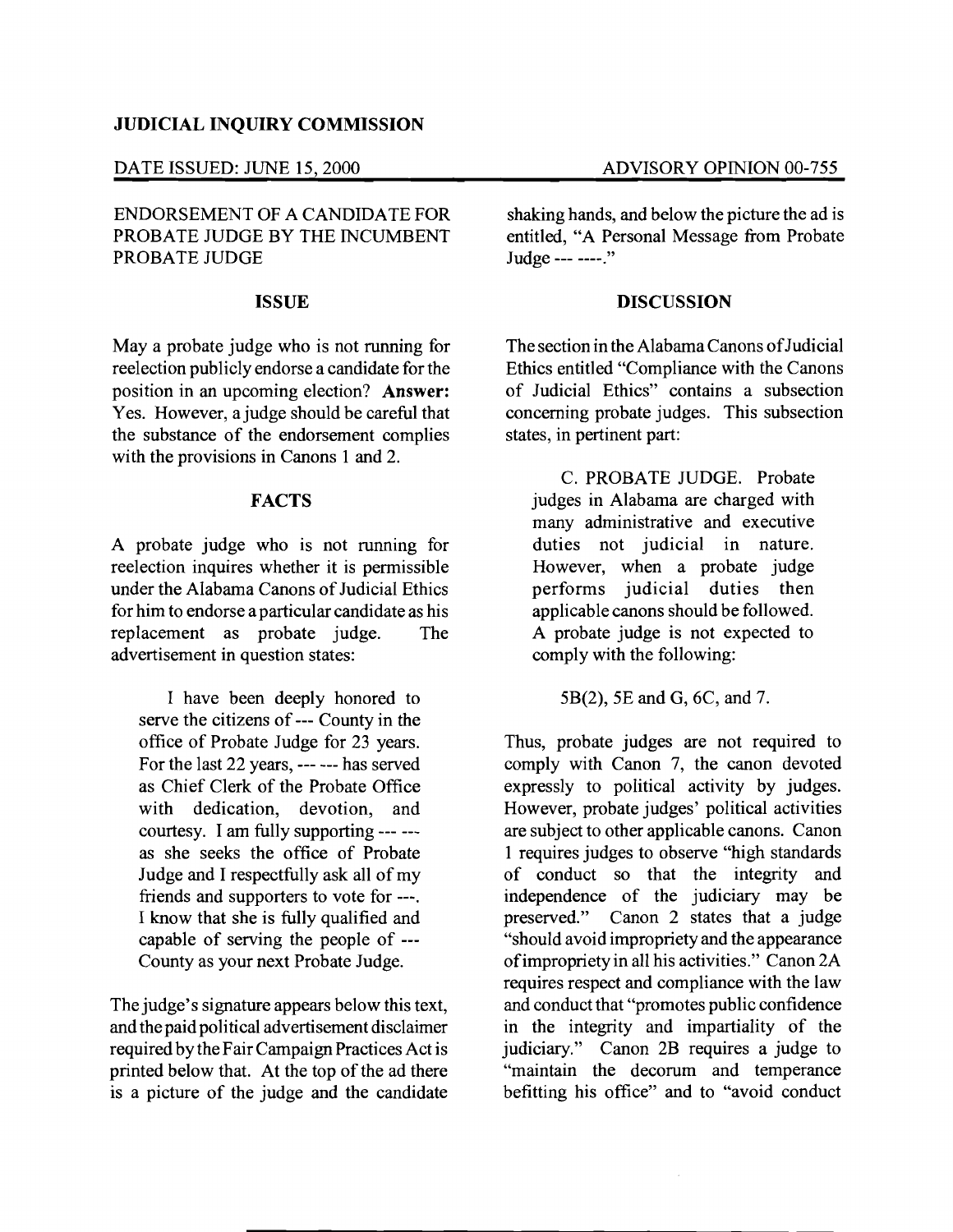prejudicial to the administration of justice which brings the judicial office into disrepute." Canon 2C states that a judge "should not lend the prestige of his office to advance the private interests of others."

The Commission finds no *per se* violation of Canon 1, Canon 2A, or Canon 2B in a probate judge endorsing a candidate running to replace him as probate judge, nor does it see a potential violation of any of these canons in the particular advertisement presented for its consideration. It has been suggested that the contemplated endorsement is not permissible under Canon 2 in that it violates the provision in Canon 2C that states a judge "should not lend the prestige of his office to advance the private interests of others." However, the Commission cannot agree with such an application of Canon 2C.

The Commentary to Canon 2 explains that a judge is not *per se* prohibited by Canon 2C from writing a letter of recommendation disclosing personal information of someone's experience, character or ability. The Commentary explains that such a letter should not be written if the recipient is engaged or likely to be engaged in proceedings before the judge making the recommendation. The Commission recognized in Advisory Opinion 86-269 that the concerns the canon addresses in this regard are that the recipient will feel either that he or she can influence the judge by acting on the judge's recommendation or pressured to so act, concerns that are not present in a political advertisement that solicits votes for a candidate. The Commission also notes that the particular advertisement at issue states that it is a "personal message" from the judge, and it bears the paid political advertisement disclaimer required under the Fair Campaign Practices Act.

In Advisory Opinion 98-689, the Commission held that a judge may write a letter to a judicial panel recommending an attorney for appointment to judicial office. The Commission decided that such a letter is not prohibited by Canon 2C, noting that Canon 4 encourages judges to participate in improvements in the administration of justice, and that a judge is uniquely able to contribute insight to the judicial selection process and, thus, to the administration of justice.

The Commission also has previously stated the opinion that "any judge of this State may engage in campaign activities in connection with a candidate for judicial office by allowing the judge's name to be used as judge in newspaper advertisements or in other media in support of a candidate . . . for judicial office." Advisory Opinion 82-162. This advisory opinion was requested by circuit and district judges. The Commission's decision was based on the text of Canon 7, which expressly discourages campaign activities in support of candidates "other than candidates for judicial office," the Commission finding it clear that Canon 7 does not discourage campaign activities such as those in question in connection with a candidate for judicial office. Advisory Opinion 82-162. Thus, the Commission has previously held that a judge may allow his or her name and judicial title to be used in media advertisements in support of judicial candidates. Nothing in the canons suggests that probate judges should be more restricted in political activity on behalf of judicial candidates than other judges.